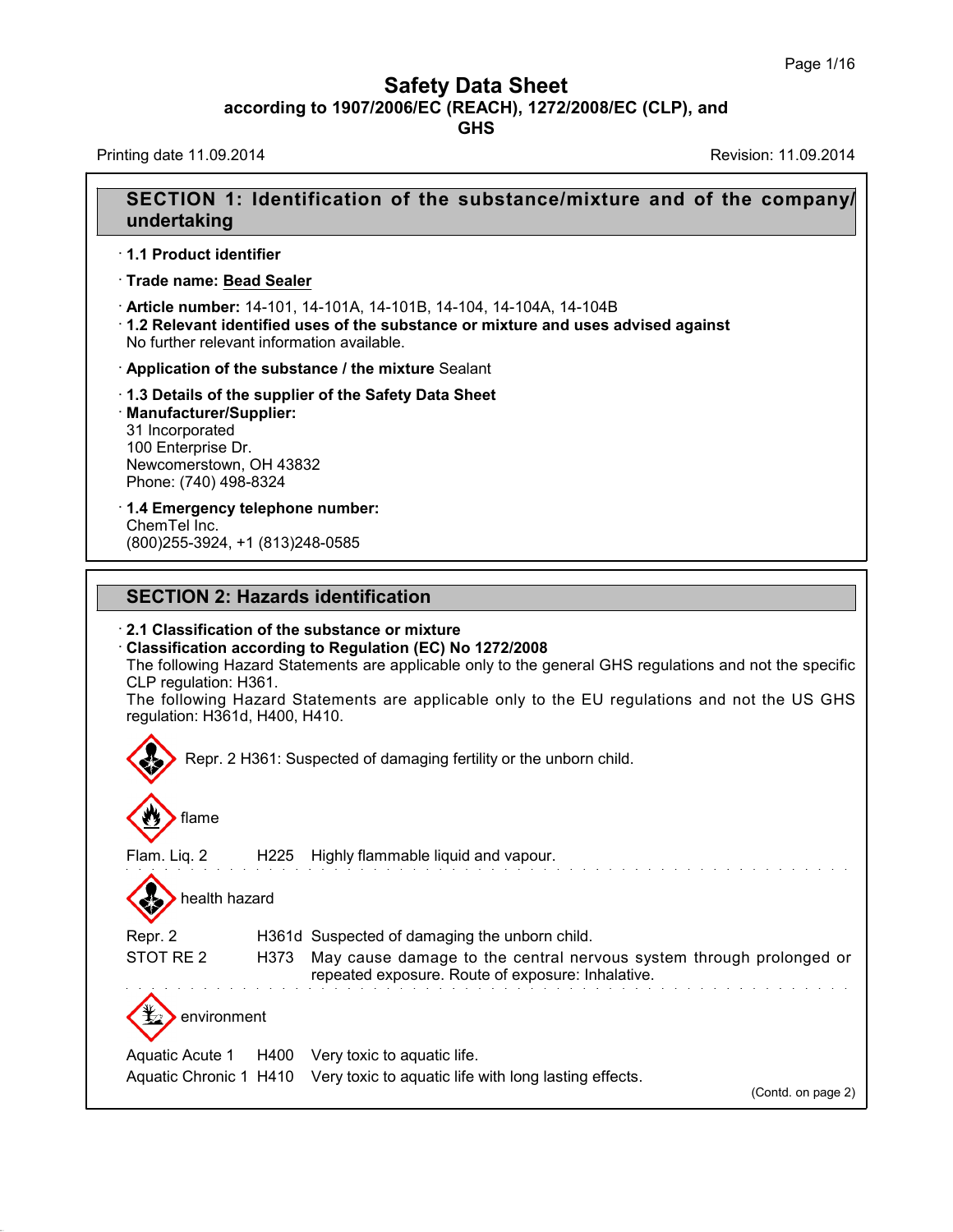Printing date 11.09.2014 **Revision: 11.09.2014** 

39.1.1

| Trade name: Bead Sealer          |                     |                                                                                                                                                                                                                                                                                               |
|----------------------------------|---------------------|-----------------------------------------------------------------------------------------------------------------------------------------------------------------------------------------------------------------------------------------------------------------------------------------------|
|                                  |                     | (Contd. of page 1)                                                                                                                                                                                                                                                                            |
|                                  |                     |                                                                                                                                                                                                                                                                                               |
| Skin Irrit, 2                    |                     | H315 Causes skin irritation.                                                                                                                                                                                                                                                                  |
| Skin Sens. 1                     | H317                | May cause an allergic skin reaction.                                                                                                                                                                                                                                                          |
| STOT SE3                         | H336                | May cause drowsiness or dizziness.                                                                                                                                                                                                                                                            |
| X Xn; Harmful                    |                     | Classification according to Directive 67/548/EEC or Directive 1999/45/EC                                                                                                                                                                                                                      |
| R48/20-63:                       |                     | Harmful: danger of serious damage to health by prolonged exposure through inhalation.<br>Possible risk of harm to the unborn child.                                                                                                                                                           |
| X Xi; Irritant                   |                     |                                                                                                                                                                                                                                                                                               |
| R38:                             | Irritating to skin. |                                                                                                                                                                                                                                                                                               |
| X Xi; Sensitising                |                     |                                                                                                                                                                                                                                                                                               |
| R43:                             |                     | May cause sensitisation by skin contact.                                                                                                                                                                                                                                                      |
|                                  | F; Highly flammable |                                                                                                                                                                                                                                                                                               |
| R11:                             | Highly flammable.   |                                                                                                                                                                                                                                                                                               |
|                                  |                     |                                                                                                                                                                                                                                                                                               |
|                                  |                     | $\mathcal{H}_{\mathcal{A}}$ N; Dangerous for the environment                                                                                                                                                                                                                                  |
| R50/53:                          | environment.        | Very toxic to aquatic organisms, may cause long-term adverse effects in the aquatic                                                                                                                                                                                                           |
| R67.<br>· Classification system: |                     | Vapours may cause drowsiness and dizziness.<br>· Information concerning particular hazards for human and environment:<br>The product has to be labelled due to the calculation procedure of the "General Classification guideline for<br>preparations of the EU" in the latest valid version. |
| literature data.                 |                     | The classification is according to the latest editions of the EU-lists, and extended by company and                                                                                                                                                                                           |
|                                  |                     | The classification is in accordance with the latest editions of international substances lists, and is<br>supplemented by information from technical literature and by information provided by the company.                                                                                   |
| $\cdot$ 2.2 Label elements       |                     | Labelling according to Regulation (EC) No 1272/2008<br>The following Hazard Statements are applicable only to the EU regulations and not the US GHS                                                                                                                                           |
| regulation: H410.                |                     | The product is classified and labelled according to the CLP regulation.<br>(Contd. on page 3)                                                                                                                                                                                                 |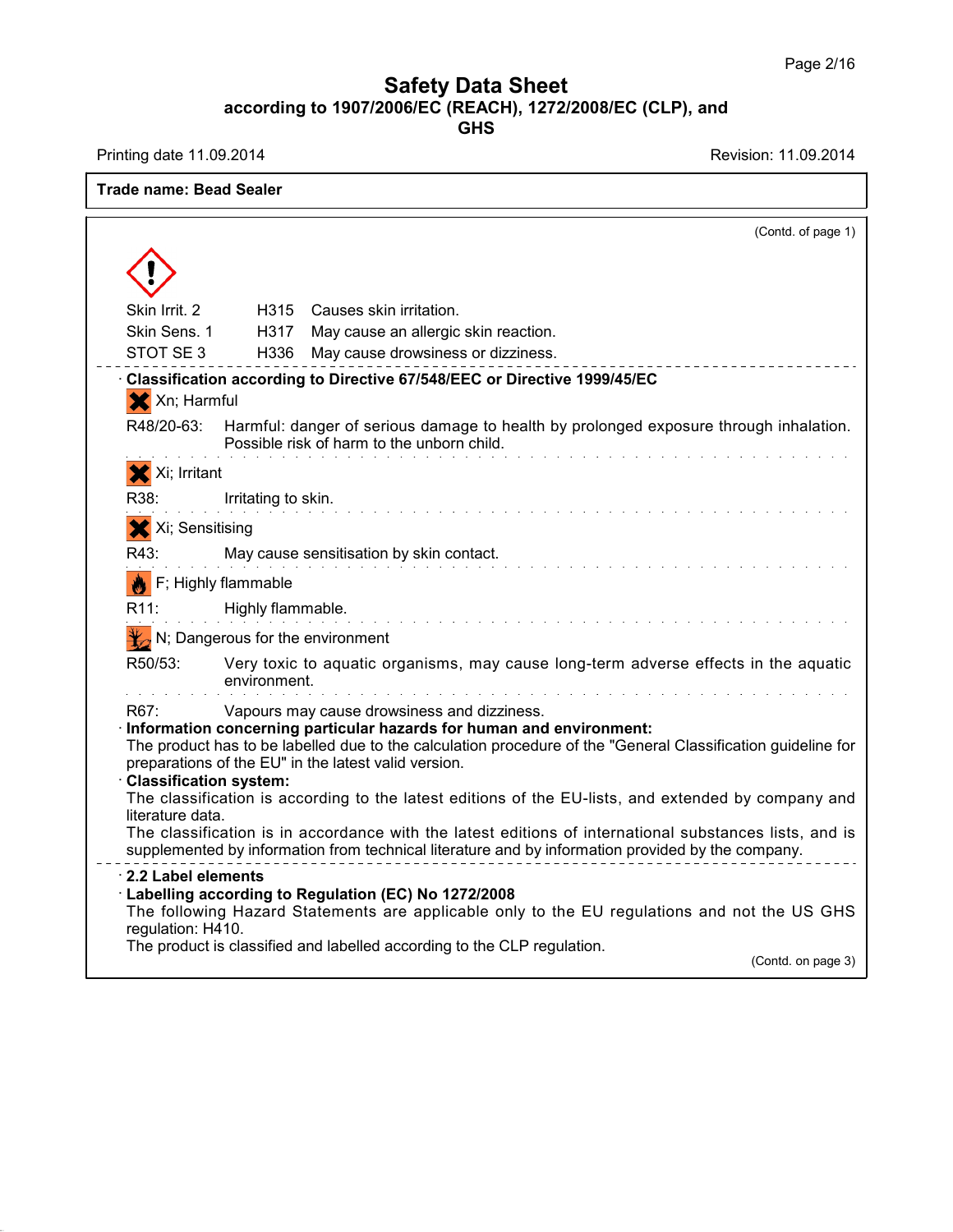**GHS**

Printing date 11.09.2014 **Printing date 11.09.2014** 

39.1.1

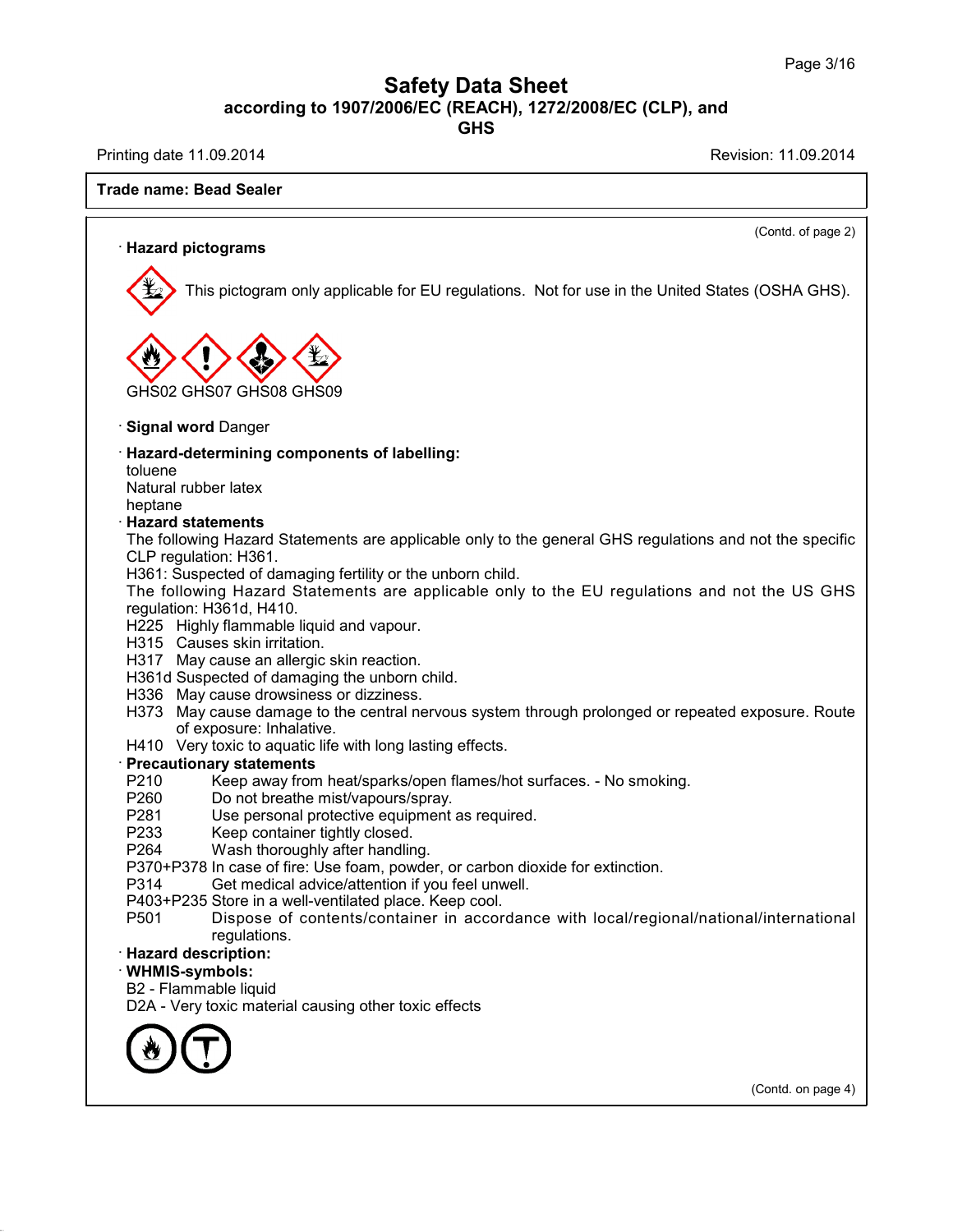Printing date 11.09.2014 **Printing date 11.09.2014** 

39.1.1

**Trade name: Bead Sealer** (Contd. of page 3) · **NFPA ratings (scale 0 - 4)**  $2 \times 0$  Reactivity = 0  $3 \times 10^{10}$  Fire = 3 Health  $= 2$ · **HMIS-ratings (scale 0 - 4)** HEALTH FIRE  $3$  Fire = 3 **REALTH 2** Health = \*2<br>FIRE 3 Fire = 3<br>REACTIVITY 0 Reactivity = 0  $\boxed{2}$  Health =  $*2$ \* - Indicates a long term health hazard from repeated or prolonged exposures. · **HMIS Long Term Health Hazard Substances** 108-88-3 toluene · **2.3 Other hazards** · **Results of PBT and vPvB assessment** · **PBT:** Not applicable. · **vPvB:** Not applicable. **SECTION 3: Composition/information on ingredients** · **3.2 Mixtures** · **Description:** Mixture of substances listed below with nonhazardous additions. · **Dangerous components:** CAS: 108-88-3 EINECS: 203-625-9 Index number: 601-021-00-3 toluene Xn R48/20-63-65; Xi R38; F R11 R67 Repr. Cat. 3 Flam. Liq. 2, H225 Repr. 2, H361d; STOT RE 2, H373; Asp. Tox. 1, H304 **Skin Irrit. 2, H315; STOT SE 3, H336** 50-100% CAS: 142-82-5 EINECS: 205-563-8 Index number: 601-008-00-2 heptane Xn R65; Xi R38; F R11;N R50/53 R67 –  $\circledS$  Flam. Liq. 2, H225 **External Asp. Tox. 1, H304** Aquatic Acute 1, H400; Aquatic Chronic 1, H410 Skin Irrit.2, H315; STOT SE 3, H336 25-50% CAS: 9006-04-6 EINECS: 232-689-0 Natural rubber latex  $\overline{\mathsf{x}}$  Xi R43  $\diamondsuit$  Skin Sens. 1B, H317  $5 - 10%$ · **Additional information:** For the wording of the listed risk phrases refer to section 16.

(Contd. on page 5)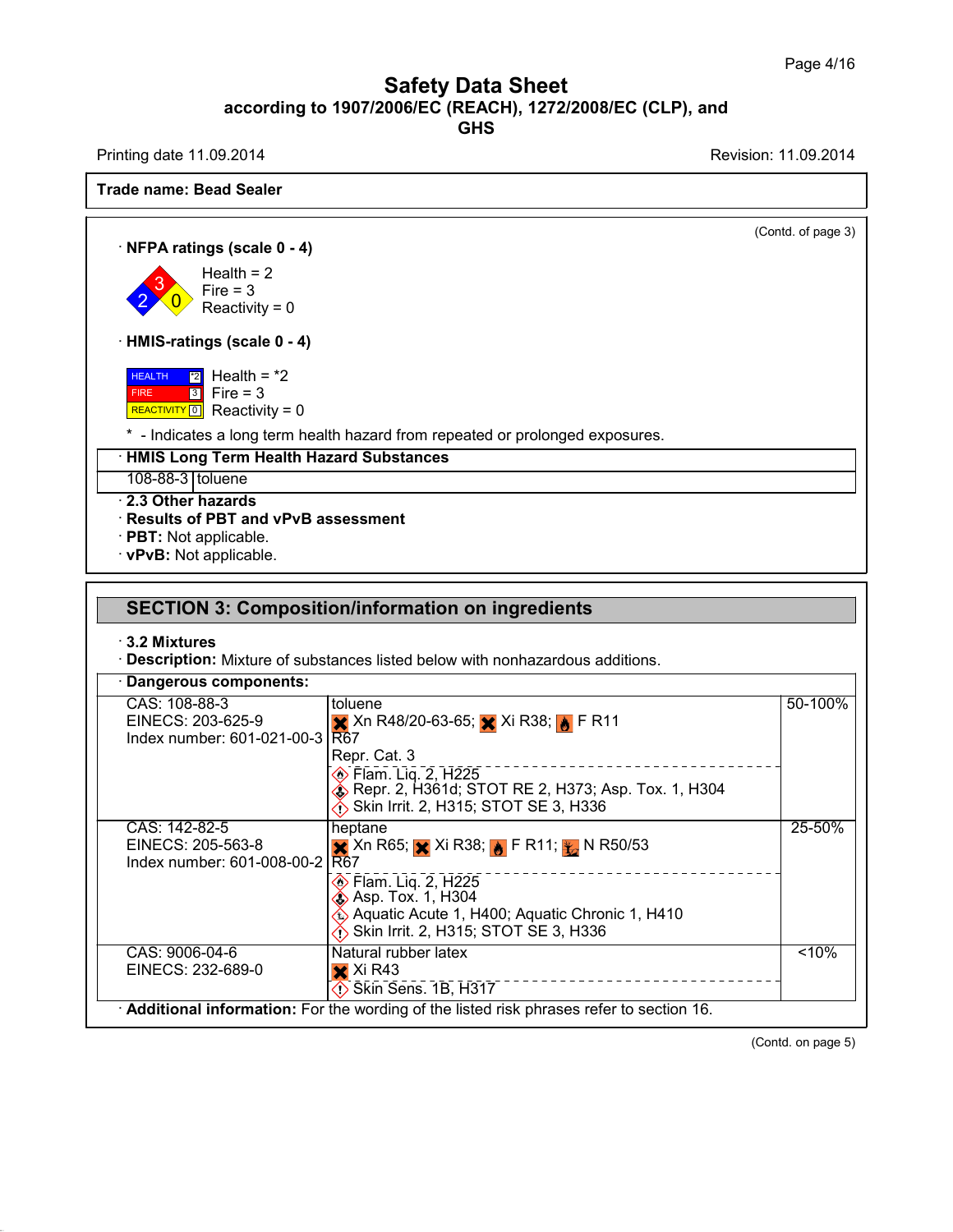**GHS**

Printing date 11.09.2014 **Printing date 11.09.2014** 

39.1.1

**Trade name: Bead Sealer**

(Contd. of page 4)

#### **SECTION 4: First aid measures** · **4.1 Description of first aid measures** · **General information:** Immediately remove any clothing soiled by the product. Symptoms of poisoning may even occur after several hours; therefore medical observation for at least 48 hours after the accident. Take affected persons out into the fresh air. · **After inhalation:** Supply fresh air; consult doctor in case of complaints. Provide oxygen treatment if affected person has difficulty breathing. In case of irregular breathing or respiratory arrest provide artificial respiration. In case of unconsciousness place patient stably in side position for transportation. · **After skin contact:** Immediately wash with water and soap and rinse thoroughly. If skin irritation is experienced, consult a doctor. · **After eye contact:** Remove contact lenses if worn. Rinse opened eye for several minutes under running water. If symptoms persist, consult a doctor. · **After swallowing:** Rinse out mouth and then drink plenty of water. Do not induce vomiting; call for medical help immediately. A person vomiting while laying on their back should be turned onto their side. · **4.2 Most important symptoms and effects, both acute and delayed** Headache **Dizziness** Coughing Cramp Nausea Allergic reactions Gastric or intestinal disorders when ingested. **Disorientation** · **Hazards** Danger of convulsion. Danger of impaired breathing. Danger of disturbed cardiac rhythm. Condition may deteriorate with alcohol consumption. May be harmful in contact with skin. May be harmful if inhaled. Repeated exposure may cause skin dryness or cracking. · **4.3 Indication of any immediate medical attention and special treatment needed** If swallowed, gastric irrigation with added, activated carbon. If necessary oxygen respiration treatment.

(Contd. on page 6)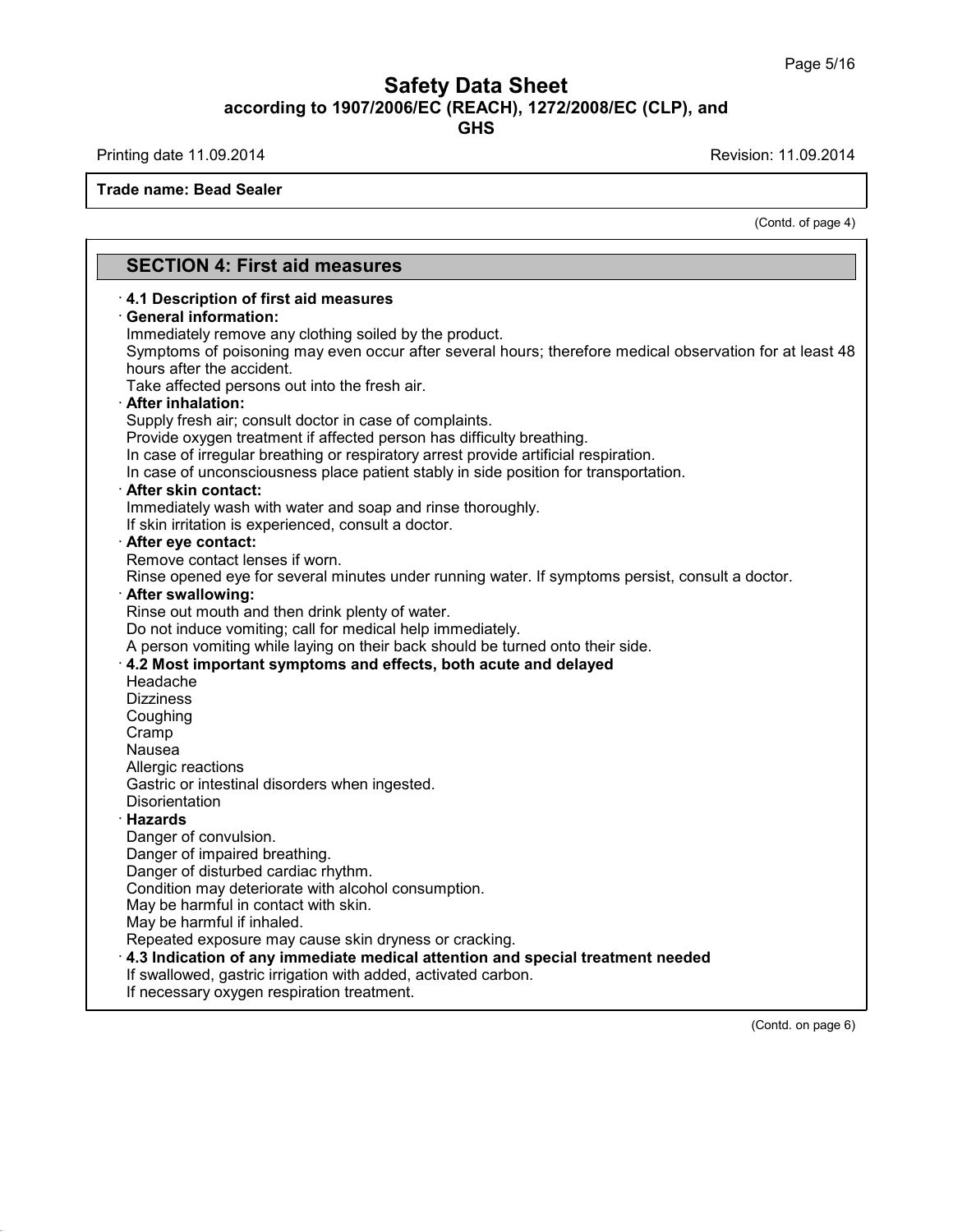**GHS**

Printing date 11.09.2014 **Revision: 11.09.2014** Revision: 11.09.2014

**Trade name: Bead Sealer**

(Contd. of page 5)

### **SECTION 5: Firefighting measures**

· **5.1 Extinguishing media** · **Suitable extinguishing agents:** Foam Alcohol resistant foam Fire-extinguishing powder Carbon dioxide Gaseous extinguishing agents Water haze or fog CO2, sand, extinguishing powder. Do not use water. · **For safety reasons unsuitable extinguishing agents:** Water · **5.2 Special hazards arising from the substance ormixture** Formation of toxic gases is possible during heating or in case of fire. · **5.3 Advice for firefighters** · **Protective equipment:** Wear self-contained respiratory protective device. Wear fully protective suit. · **Additional information** Eliminate all ignition sources if safe to do so. **SECTION 6: Accidental release measures** · **6.1 Personal precautions, protective equipment and emergency procedures** Use respiratory protective device against the effects of fumes/dust/aerosol.

Wear protective equipment. Keep unprotected persons away.

Ensure adequate ventilation

Keep away from ignition sources.

Protect from heat.

39.1.1

### · **6.2 Environmental precautions:**

Do not allow to enter sewers/ surface or ground water.

Inform respective authorities in case of seepage into water course or sewage system.

#### · **6.3 Methods and material for containment and cleaning up:**

Allow to solidify. Pick up mechanically.

Absorb with liquid-binding material (sand, diatomite, acid binders, universal binders, sawdust). Pick up mechanically.

Send for recovery or disposal in suitable receptacles.

Do not flush with water or aqueous cleansing agents

· **6.4 Reference to other sections**

See Section 7 for information on safe handling.

See Section 8 for information on personal protection equipment.

See Section 13 for disposal information.

## **SECTION 7: Handling and storage**

· **7.1 Precautions for safe handling** Use only in well ventilated areas.

(Contd. on page 7)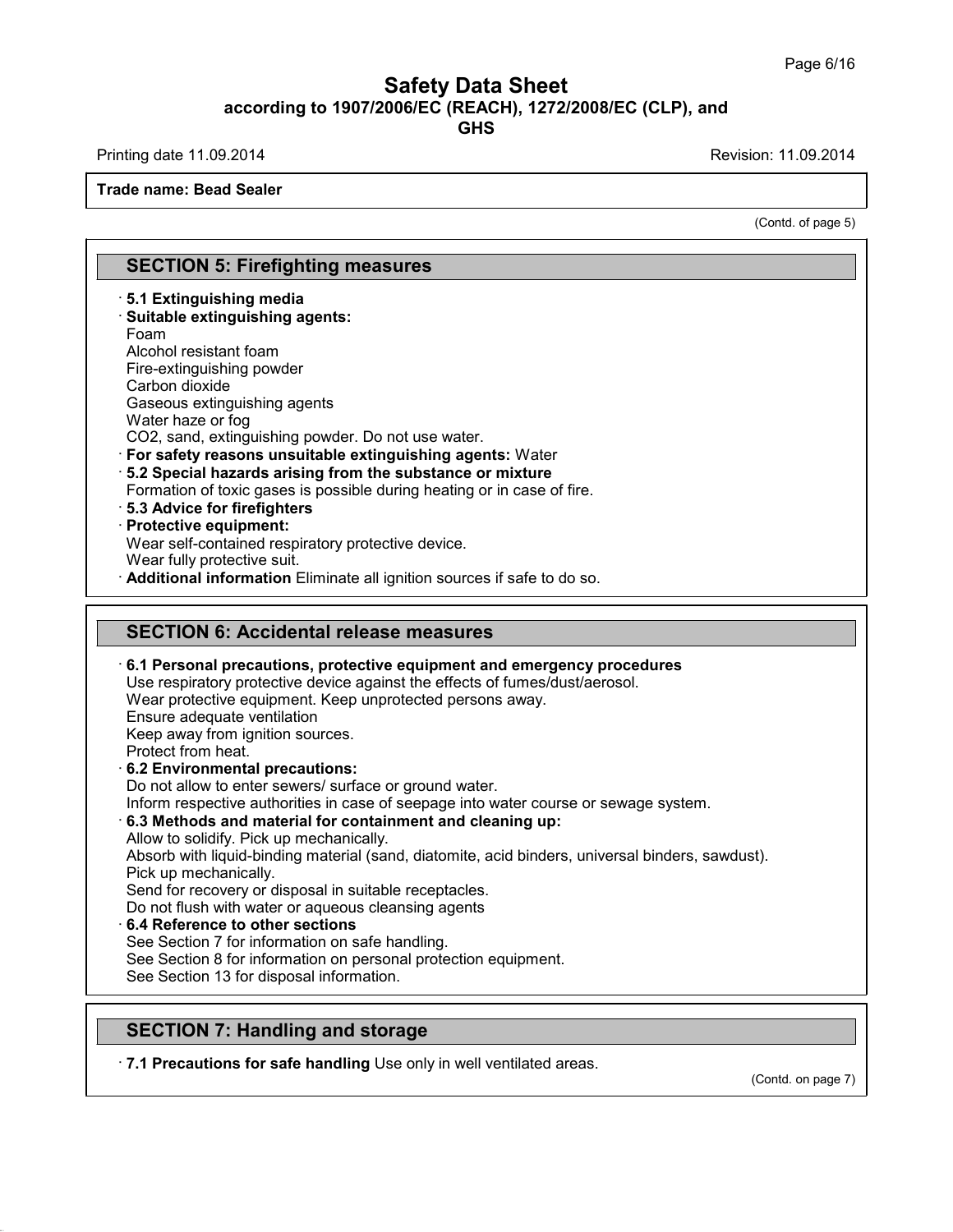**GHS**

Printing date 11.09.2014 **Revision: 11.09.2014** 

39.1.1

| <b>Trade name: Bead Sealer</b>                                        |                                                                                                                                                                                                                                                                                                                                                                                                                                                                                                                                                                                                         |                    |
|-----------------------------------------------------------------------|---------------------------------------------------------------------------------------------------------------------------------------------------------------------------------------------------------------------------------------------------------------------------------------------------------------------------------------------------------------------------------------------------------------------------------------------------------------------------------------------------------------------------------------------------------------------------------------------------------|--------------------|
|                                                                       | · Information about fire - and explosion protection:<br>Keep ignition sources away - Do not smoke.<br>Protect against electrostatic charges.<br>Flammable gas-air mixtures may form in empty receptacles.                                                                                                                                                                                                                                                                                                                                                                                               | (Contd. of page 6) |
| Storage:<br>Store in a cool location.                                 | .7.2 Conditions for safe storage, including any incompatibilities<br>Requirements to be met by storerooms and receptacles:<br>Provide ventilation for receptacles.<br>Avoid storage near extreme heat, ignition sources or open flame.<br>· Information about storage in one common storage facility:<br>Store away from foodstuffs.<br>Store away from oxidizing agents.<br><b>Further information about storage conditions:</b><br>Store in cool, dry conditions in well sealed receptacles.<br>Keep container tightly sealed.<br>.7.3 Specific end use(s) No further relevant information available. |                    |
|                                                                       | <b>SECTION 8: Exposure controls/personal protection</b>                                                                                                                                                                                                                                                                                                                                                                                                                                                                                                                                                 |                    |
|                                                                       | · Additional information about design of technical facilities: No further data; see item 7.                                                                                                                                                                                                                                                                                                                                                                                                                                                                                                             |                    |
| 8.1 Control parameters                                                |                                                                                                                                                                                                                                                                                                                                                                                                                                                                                                                                                                                                         |                    |
| 108-88-3 toluene                                                      | Ingredients with limit values that require monitoring at the workplace:                                                                                                                                                                                                                                                                                                                                                                                                                                                                                                                                 |                    |
| PEL (USA)                                                             | Short-term value: C 300; 500* ppm<br>Long-term value: 200 ppm<br>*10-min peak per 8-hr shift                                                                                                                                                                                                                                                                                                                                                                                                                                                                                                            |                    |
| REL (USA)                                                             | Short-term value: 560 mg/m <sup>3</sup> , 150 ppm<br>Long-term value: 375 mg/m <sup>3</sup> , 100 ppm                                                                                                                                                                                                                                                                                                                                                                                                                                                                                                   |                    |
| TLV (USA)                                                             | Long-term value: 75 mg/m <sup>3</sup> , 20 ppm<br>BEI                                                                                                                                                                                                                                                                                                                                                                                                                                                                                                                                                   |                    |
| EL (Canada)   Long-term value: 20 ppm<br>к                            |                                                                                                                                                                                                                                                                                                                                                                                                                                                                                                                                                                                                         |                    |
|                                                                       | EV (Canada) Long-term value: 20 ppm                                                                                                                                                                                                                                                                                                                                                                                                                                                                                                                                                                     |                    |
| 142-82-5 heptane                                                      |                                                                                                                                                                                                                                                                                                                                                                                                                                                                                                                                                                                                         |                    |
| <b>IOELV (EU)</b>                                                     | Long-term value: 2085 mg/m <sup>3</sup> , 500 ppm                                                                                                                                                                                                                                                                                                                                                                                                                                                                                                                                                       |                    |
| PEL (USA)                                                             | Long-term value: 2000 mg/m <sup>3</sup> , 500 ppm                                                                                                                                                                                                                                                                                                                                                                                                                                                                                                                                                       |                    |
| REL (USA)<br>Short-term value: C 1800* mg/m <sup>3</sup> , C 440* ppm |                                                                                                                                                                                                                                                                                                                                                                                                                                                                                                                                                                                                         |                    |

Long-term value: 350 mg/m<sup>3</sup>, 85 ppm \*15-min TLV (USA) Short-term value: 2050 mg/m<sup>3</sup>, 500 ppm Long-term value: 1640 mg/m<sup>3</sup>, 400 ppm

(Contd. on page 8)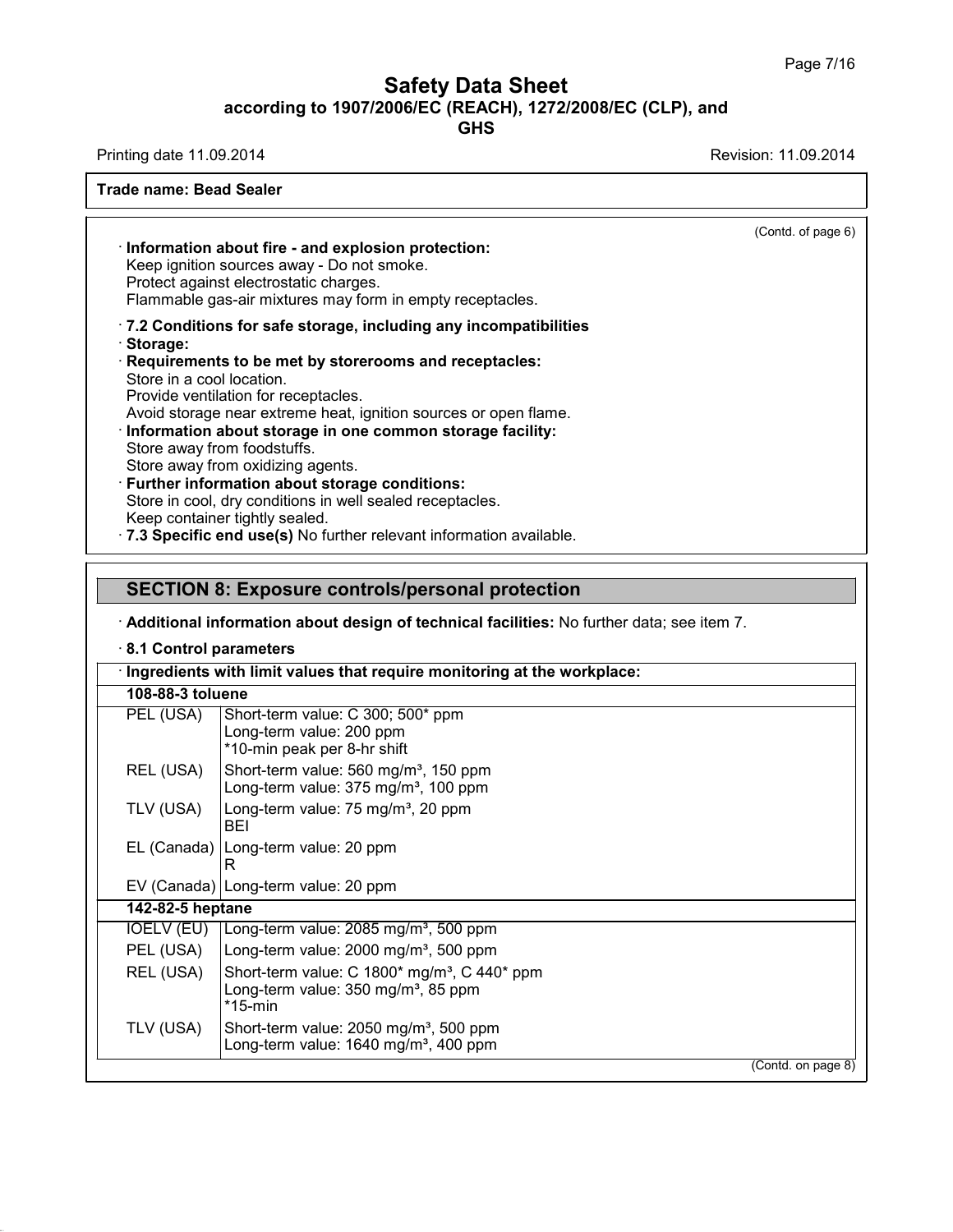Printing date 11.09.2014 **Revision: 11.09.2014** 

39.1.1

**Trade name: Bead Sealer**

|                                |                                                                                                                                                                | (Contd. of page 7) |
|--------------------------------|----------------------------------------------------------------------------------------------------------------------------------------------------------------|--------------------|
|                                | EL (Canada) Short-term value: 500 ppm<br>Long-term value: 400 ppm                                                                                              |                    |
|                                | EV (Canada) Short-term value: $2,045$ mg/m <sup>3</sup> , 500 ppm                                                                                              |                    |
|                                | Long-term value: 1,635 mg/m <sup>3</sup> , 400 ppm                                                                                                             |                    |
|                                | 9006-04-6 Natural rubber latex                                                                                                                                 |                    |
| TLV (USA)                      | Long-term value: 0,0001* mg/m <sup>3</sup>                                                                                                                     |                    |
|                                | Skin; (SEN) NIC-DSEN, RSEN;* inh. fraction                                                                                                                     |                    |
|                                | EL (Canada) Long-term value: 0,001 mg/m <sup>3</sup><br>inhalable, Skin; S                                                                                     |                    |
|                                | EV (Canada) Long-term value: 0,001 mg/m <sup>3</sup><br>as total proteins, inhalable, Skin                                                                     |                    |
|                                | · <b>DNELs</b> No further relevant information available.                                                                                                      |                    |
|                                | · PNECs No further relevant information available.                                                                                                             |                    |
|                                | · Ingredients with biological limit values:                                                                                                                    |                    |
| 108-88-3 toluene               |                                                                                                                                                                |                    |
| BEI (USA) 0,02 mg/L            | Medium: blood                                                                                                                                                  |                    |
|                                | Time: prior to last shift of workweek                                                                                                                          |                    |
|                                | Parameter: Toluene                                                                                                                                             |                    |
|                                | $0,03$ mg/L                                                                                                                                                    |                    |
|                                | Medium: urine                                                                                                                                                  |                    |
|                                | Time: end of shift                                                                                                                                             |                    |
|                                | Parameter: Toluene                                                                                                                                             |                    |
|                                | 0,3 mg/g creatinine                                                                                                                                            |                    |
|                                | Medium: urine                                                                                                                                                  |                    |
|                                | Time: end of shift                                                                                                                                             |                    |
|                                | Parameter: o-Cresol with hydrolysis (background)                                                                                                               |                    |
|                                | Additional information: The lists valid during the making were used as basis.                                                                                  |                    |
| 8.2 Exposure controls          | · Personal protective equipment:                                                                                                                               |                    |
|                                | General protective and hygienic measures:                                                                                                                      |                    |
|                                | The usual precautionary measures are to be adhered to when handling chemicals.                                                                                 |                    |
|                                | Pregnant women should strictly avoid inhalation or skin contact.                                                                                               |                    |
|                                | Keep away from foodstuffs, beverages and feed.                                                                                                                 |                    |
|                                | Immediately remove all soiled and contaminated clothing.<br>Wash hands before breaks and at the end of work.                                                   |                    |
|                                | Do not inhale gases / fumes / aerosols.                                                                                                                        |                    |
|                                | Avoid contact with the eyes and skin.                                                                                                                          |                    |
| <b>Respiratory protection:</b> |                                                                                                                                                                |                    |
|                                | Not required under normal conditions of use.                                                                                                                   |                    |
|                                | For spills, respiratory protection may be advisable.                                                                                                           |                    |
|                                | Use suitable respiratory protective device when high concentrations are present.<br>Use suitable respiratory protective device when aerosol or mist is formed. |                    |
|                                | NIOSH or EN approved organic vapor respirator equipped with a dust/mist prefilter should be used.                                                              |                    |
|                                |                                                                                                                                                                | (Contd. on page 9) |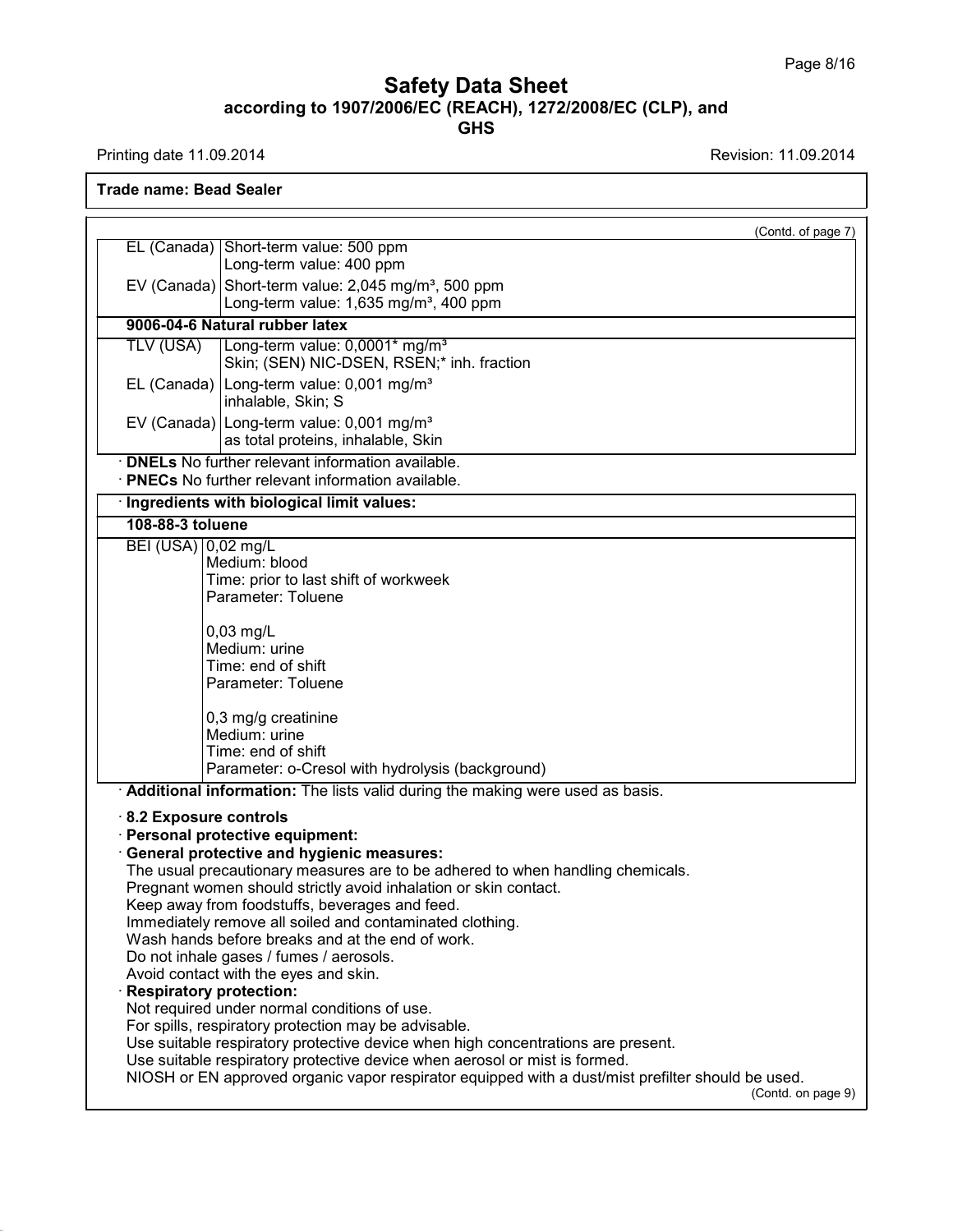**GHS**

Printing date 11.09.2014 **Printing date 11.09.2014** 

## **Trade name: Bead Sealer**

39.1.1

(Contd. of page 8) · **Protection of hands:** Protective gloves The glove material has to be impermeable and resistant to the product/ the substance/ the preparation. Due to missing tests no recommendation to the glove material can be given for the product/ the preparation/ the chemical mixture. Selection of the glove material on consideration of the penetration times, rates of diffusion and the degradation. · **Material of gloves** The selection of the suitable gloves does not only depend on the material, but also on further marks of quality and varies from manufacturer to manufacturer. As the product is a preparation of several substances, the resistance of the glove material can not be calculated in advance and has therefore to be checked prior to the application. · **Penetration time of glove material** The exact break through time has to be found out by the manufacturer of the protective gloves and has to be observed. · **Eye protection:** Safety glasses · **Body protection:** Protective work clothing · **Limitation and supervision of exposure into the environment** No further relevant information available. · **Risk management measures** See Section 7 for additional information. No further relevant information available. **SECTION 9: Physical and chemical properties** · **9.1 Information on basic physical and chemical properties** · **General Information**

· **Appearance: Form:** Liquid **Colour:** Black **Colour:** Solvent-like<br> **Colour threshold:** Solvent-like<br>
Solvent-like  $\cdot$  Odour threshold: **bH**-value: Not determined. · **Change in condition Melting point/Melting range:** Not Determined. **Boiling point/Boiling range:** 210 ° F / 99 °C · **Flash point:** 16 °F / -9 °C (TCC D56) · **Flammability (solid, gaseous):** Not applicable.

(Contd. on page 10)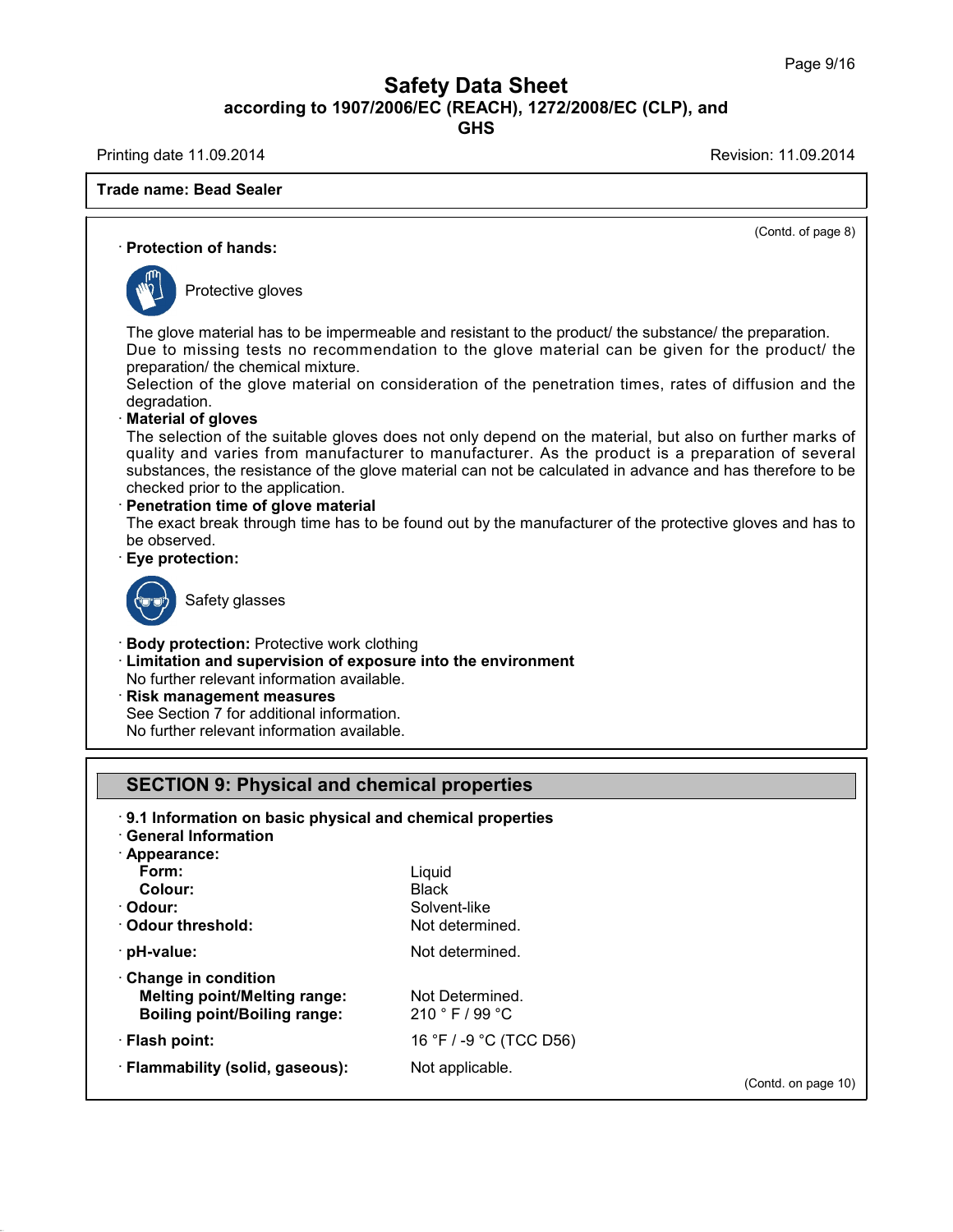٦

# **Safety Data Sheet according to 1907/2006/EC (REACH), 1272/2008/EC (CLP),and**

**GHS**

Printing date 11.09.2014 **Revision: 11.09.2014** 

|                                                                                                | (Contd. of page 9)                                                                              |
|------------------------------------------------------------------------------------------------|-------------------------------------------------------------------------------------------------|
| · Auto/Self-ignition temperature:                                                              | 419 ° F/215 °C                                                                                  |
| · Decomposition temperature:                                                                   | Not determined.                                                                                 |
| · Self-igniting:                                                                               | Product is not self-igniting.                                                                   |
| Danger of explosion:                                                                           | Product is not explosive. However, formation of explosive air/<br>vapour mixtures are possible. |
| <b>Explosion limits:</b><br>Lower:                                                             | 1,1 Vol %                                                                                       |
| Upper:                                                                                         | 7,0 Vol %                                                                                       |
| · Vapour pressure at 20 °C:                                                                    | 48 hPa                                                                                          |
| $\cdot$ Density at 20 °C:<br>· Relative density<br>· Vapour density<br><b>Evaporation rate</b> | $0,87$ g/cm <sup>3</sup><br>Not determined.<br>Not determined.<br>Not determined.               |
| · Solubility in / Miscibility with<br>water:                                                   | Not miscible or difficult to mix.                                                               |
| · Partition coefficient (n-octanol/water): Not determined.                                     |                                                                                                 |
| · Viscosity:<br>Dynamic:<br>Kinematic at 20 °C:                                                | Not determined.<br>721 mm <sup>2</sup> /s (Converted from 5 Zahn)                               |
| · Solvent content:<br><b>VOC (California)</b><br>9.2 Other information                         | 75-90 % Wt<br>No further relevant information available.                                        |

## **SECTION 10: Stability and reactivity**

39.1.1

| $\cdot$ 10.1 Reactivity<br>10.2 Chemical stability                                              |                     |
|-------------------------------------------------------------------------------------------------|---------------------|
| · Thermal decomposition / conditions to be avoided:                                             |                     |
| No decomposition if used and stored according to specifications.                                |                     |
| 10.3 Possibility of hazardous reactions                                                         |                     |
| Used empty containers may contain product gases which form explosive mixtures with air.         |                     |
| Flammable.                                                                                      |                     |
| Reacts violently with oxidizing agents.                                                         |                     |
| Can form explosive mixtures in air if heated above flash point and/or when sprayed or atomised. |                     |
| Toxic fumes may be released if heated above the decomposition point.                            |                     |
| $\cdot$ 10.4 Conditions to avoid                                                                |                     |
| Keep ignition sources away - Do not smoke.                                                      |                     |
| Store away from oxidizing agents.                                                               |                     |
| . 10.5 Incompatible materials: No further relevant information available.                       |                     |
| · 10.6 Hazardous decomposition products:                                                        |                     |
| Carbon dioxide                                                                                  |                     |
|                                                                                                 | (Contd. on page 11) |
|                                                                                                 |                     |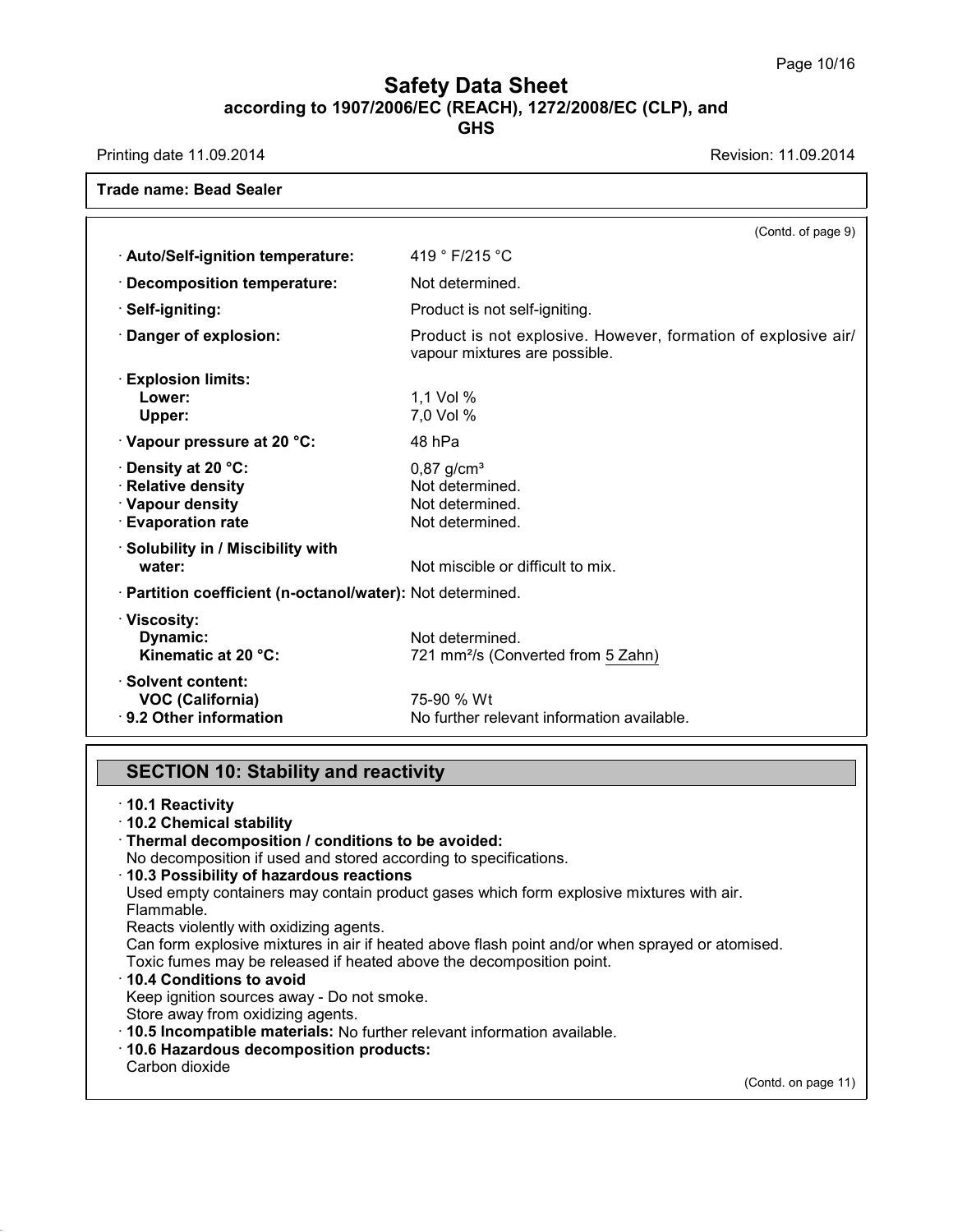Printing date 11.09.2014 **Revision: 11.09.2014** 

(Contd. of page 10)

**Trade name: Bead Sealer**

Carbon monoxide

| · Acute toxicity:                                                                                                   | · 11.1 Information on toxicological effects                                                                                                                                                                                                                                                                                                                                                                                                              |
|---------------------------------------------------------------------------------------------------------------------|----------------------------------------------------------------------------------------------------------------------------------------------------------------------------------------------------------------------------------------------------------------------------------------------------------------------------------------------------------------------------------------------------------------------------------------------------------|
|                                                                                                                     | · LD/LC50 values relevant for classification:                                                                                                                                                                                                                                                                                                                                                                                                            |
| 108-88-3 toluene                                                                                                    |                                                                                                                                                                                                                                                                                                                                                                                                                                                          |
| Oral<br>LD50                                                                                                        | 5000 mg/kg (rat)                                                                                                                                                                                                                                                                                                                                                                                                                                         |
| LD50<br>Dermal                                                                                                      | 12124 mg/kg (rabbit)                                                                                                                                                                                                                                                                                                                                                                                                                                     |
|                                                                                                                     | Inhalative $\lfloor$ LC50/4 h $\rfloor$ 5320 mg/l (mouse)                                                                                                                                                                                                                                                                                                                                                                                                |
| 142-82-5 heptane                                                                                                    |                                                                                                                                                                                                                                                                                                                                                                                                                                                          |
| LD50<br>Oral                                                                                                        | > 5000 mg/kg (rat) (Estimate)                                                                                                                                                                                                                                                                                                                                                                                                                            |
| Inhalative $ LC50/4 h 103 mg/l$ (rat)                                                                               |                                                                                                                                                                                                                                                                                                                                                                                                                                                          |
| 1333-86-4 Carbon black                                                                                              |                                                                                                                                                                                                                                                                                                                                                                                                                                                          |
| Oral<br>LD <sub>50</sub><br>· Primary irritant effect:                                                              | 10000 mg/kg (rat)                                                                                                                                                                                                                                                                                                                                                                                                                                        |
| · Additional toxicological information:<br>headache, dizziness, etc.<br>Irritant<br>Danger through skin adsorption. | Sensitization: Sensitization possible through skin contact.<br>Inhalation of concentrated vapours as well as oral intake will lead to anaesthesia-like conditions and<br>Toxic and/or corrosive effects may be delayed up to 24 hours.<br>The product shows the following dangers according to the calculation method of the General EU<br>Classification Guidelines for Preparations as issued in the latest version:<br><b>Repeated dose toxicity:</b> |

· **12.2 Persistence and degradability** No further relevant information available.

- · **12.3 Bioaccumulative potential** No further relevant information available.
- · **12.4 Mobility in soil** No further relevant information available.

39.1.1

(Contd. on page 12)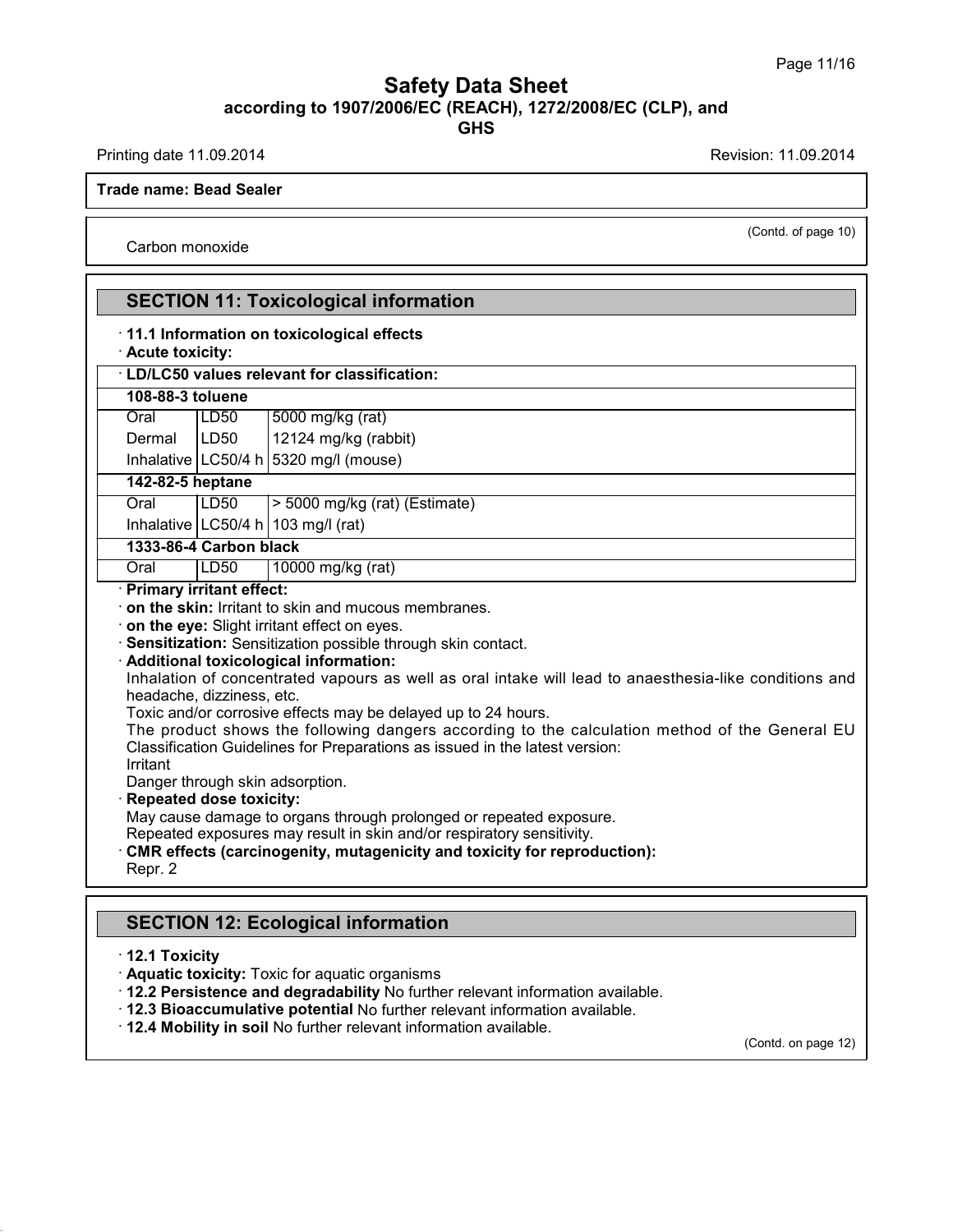**GHS**

Printing date 11.09.2014 **Printing date 11.09.2014** 

**Trade name: Bead Sealer**

(Contd. of page 11)

### · **Additional ecological information:**

### · **General notes:**

Avoid transfer into the environment.

Due to available data on eliminability/decomposition and bioaccumulation potential prolonged term damage of the environment can not be excluded.

Water hazard class 2 (German Regulation) (Self-assessment): hazardous for water

Do not allow product to reach ground water, water course or sewage system.

Danger to drinking water if even small quantities leak into the ground.

Very toxic for aquatic organisms

### · **12.5 Results of PBT and vPvB assessment**

- · **PBT:** Not applicable.
- · **vPvB:** Not applicable.

· **12.6 Other adverse effects** No further relevant information available.

### **SECTION 13: Disposal considerations**

#### · **13.1 Waste treatment methods**

· **Recommendation**

Contact waste processors for recycling information.

Must not be disposed together with household garbage. Do not allow product to reach sewage system. Can be burned with household garbage after consulting with the waste disposal facility operator and the pertinent authorities and adhering to the necessary technical regulations.

The user of this material has the responsibility to dispose of unused material, residues and containers in compliance with all relevant local, state and federal laws and regulations regarding treatment, storage and disposal for hazardous and nonhazardous wastes. Residual materials should be treated as hazardous.

#### · **Uncleaned packaging:**

39.1.1

· **Recommendation:** Disposal must be made according to official regulations.

| <b>SECTION 14: Transport information</b> |                                                     |
|------------------------------------------|-----------------------------------------------------|
| $\cdot$ 14.1 UN-Number                   |                                                     |
| · DOT, ADR, IMDG, IATA                   | UN1133                                              |
| 14.2 UN proper shipping name             |                                                     |
| ∙ DOT                                    | Adhesives                                           |
| $\cdot$ ADR                              | 1133 ADHESIVES, ENVIRONMENTALLY<br><b>HAZARDOUS</b> |
| ∙IMDG                                    | ADHESIVES (HEPTANES), MARINE POLLUTANT              |
| $\cdot$ IATA                             | <b>ADHESIVES</b>                                    |
| 14.3 Transport hazard class(es)          |                                                     |
| ∙ DOT                                    |                                                     |
|                                          |                                                     |
| · Class                                  | 3 Flammable liquids.                                |
|                                          | (Contd. on page 13)                                 |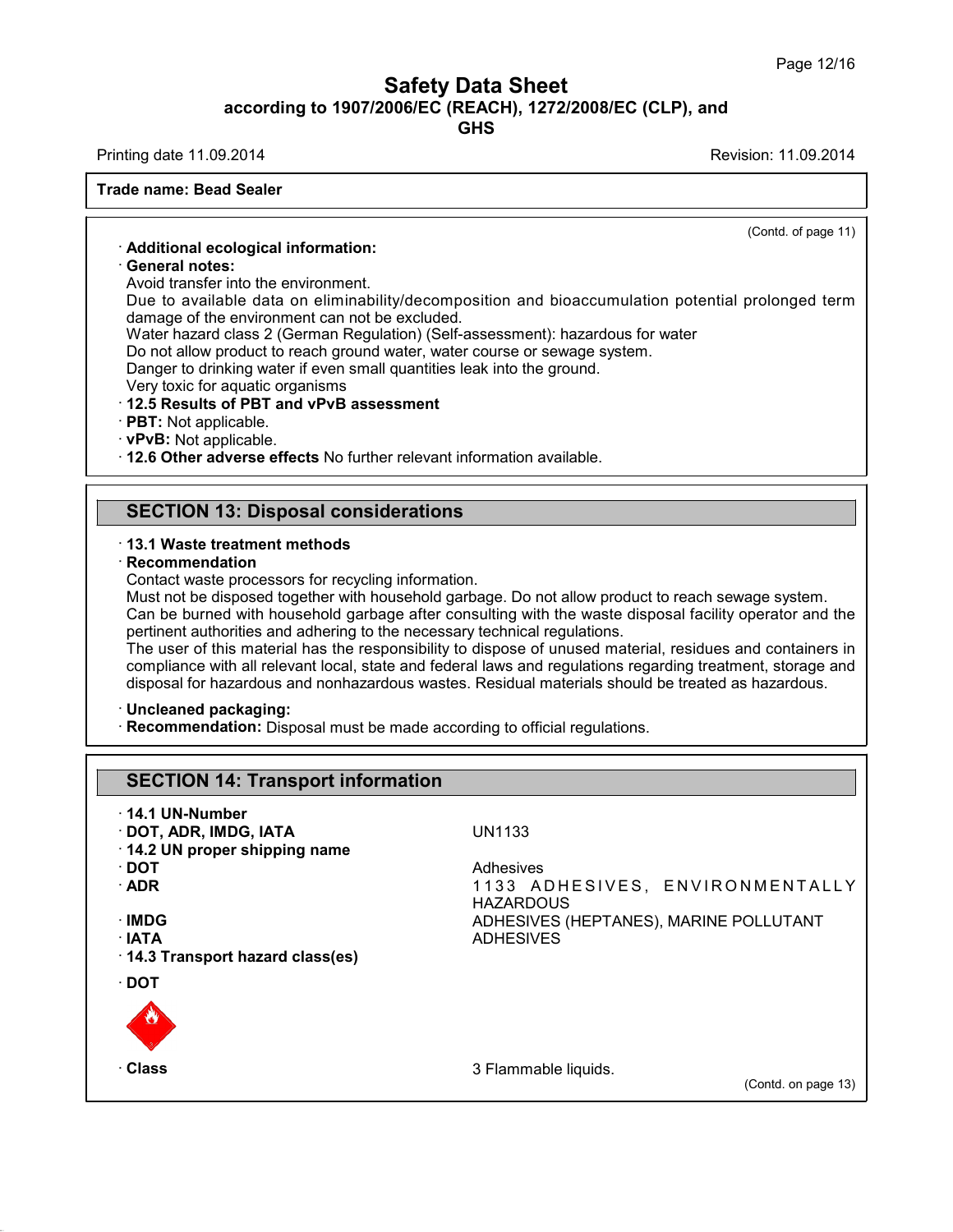Printing date 11.09.2014 **Revision: 11.09.2014** 

39.1.1

| <b>Trade name: Bead Sealer</b>                                                         |                                                                   |
|----------------------------------------------------------------------------------------|-------------------------------------------------------------------|
| · Label                                                                                | (Contd. of page 12)<br>3                                          |
| $\cdot$ ADR                                                                            | ___________________________                                       |
|                                                                                        |                                                                   |
| · Class                                                                                | 3 (F1) Flammable liquids.                                         |
| · Label                                                                                | 3<br>_________________________                                    |
| ∴IMDG                                                                                  |                                                                   |
|                                                                                        |                                                                   |
| · Class                                                                                | 3 Flammable liquids.                                              |
| · Label                                                                                | 3                                                                 |
| $\cdot$ IATA                                                                           |                                                                   |
|                                                                                        |                                                                   |
| · Class                                                                                | 3 Flammable liquids.                                              |
| · Label                                                                                | 3                                                                 |
| 14.4 Packing group                                                                     |                                                                   |
| · DOT, ADR, IMDG, IATA                                                                 | $\mathbf{III}$                                                    |
| · 14.5 Environmental hazards:                                                          | Product contains environmentally hazardous<br>substances: heptane |
| · Marine pollutant:                                                                    | Yes                                                               |
|                                                                                        | Symbol (fish and tree)                                            |
| · Special marking (ADR):                                                               | Symbol (fish and tree)                                            |
| 14.6 Special precautions for user                                                      | Warning: Flammable liquids.                                       |
| · Danger code (Kemler):                                                                | 33                                                                |
| · EMS Number:                                                                          | $F-E, S-E$                                                        |
| 14.7 Transport in bulk according to Annex II of<br><b>MARPOL73/78 and the IBC Code</b> | Not applicable.                                                   |
| · Transport/Additional information:                                                    |                                                                   |
| $\cdot$ ADR                                                                            |                                                                   |
| · Limited quantities (LQ)                                                              | 5L                                                                |
| · Transport category                                                                   | 3                                                                 |
| · Tunnel restriction code                                                              | D/E                                                               |
| · UN "Model Regulation":                                                               | UN1133, ADHESIVES, ENVIRONMENTALLY<br>HAZARDOUS, 3, III           |

(Contd. on page 14)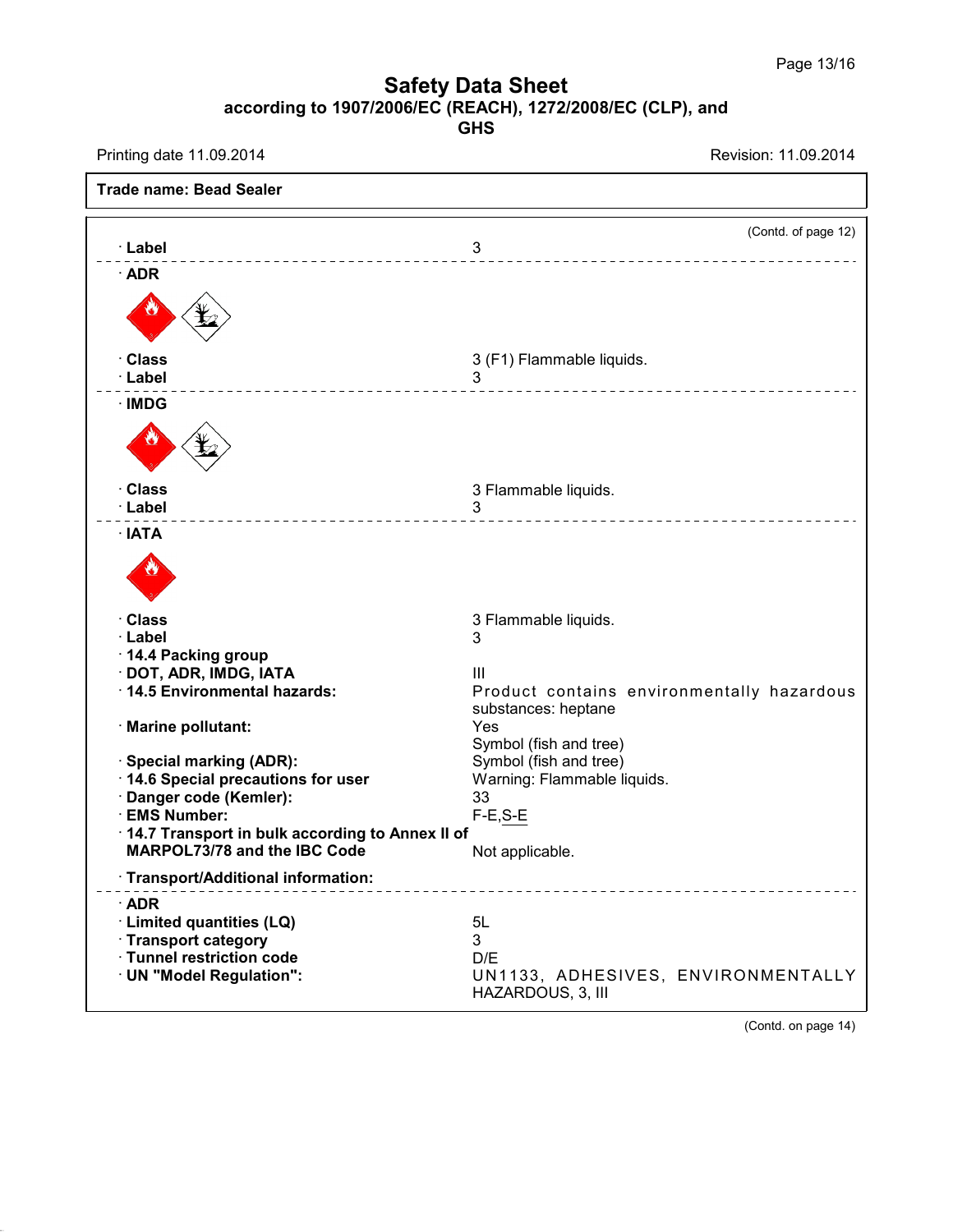**GHS**

Printing date 11.09.2014 **Printing date 11.09.2014** 

39.1.1

**Trade name: Bead Sealer**

(Contd. of page 13)

## **SECTION 15: Regulatory information** · **15.1 Safety, health and environmental regulations/legislation specific for the substance ormixture** · **United States (USA)** · **SARA** · **Section 355 (extremely hazardous substances):** None of the ingredients is listed. · **Section 313 (Specific toxic chemical listings):** 108-88-3 toluene · **TSCA (Toxic Substances Control Act):** All ingredients are listed. · **Proposition 65 (California):** · **Chemicals known to cause cancer:** References to chemical components listed below are based on unbound respirable particles and are not generally applicable to product as supplied. 1333-86-4 Carbon black · **Chemicals known to cause reproductive toxicity for females:** 108-88-3 toluene · **Chemicals known to cause reproductive toxicity for males:** None of the ingredients is listed. · **Chemicals known to cause developmental toxicity:** 108-88-3 toluene · **Carcinogenic Categories** · **EPA (Environmental Protection Agency)** 108-88-3 toluene III version of the state of the state of the state of the state of the state of the state of the state of the state of the state of the state of the state of the state of the state of the state of the stat 142-82-5 heptane D · **IARC (International Agency for Research on Cancer)** 108-88-3 toluene 3 1333-86-4 Carbon black 2B · **TLV (Threshold Limit Value established by ACGIH)** 108-88-3 toluene A44 1333-86-4 Carbon black A4 · **NIOSH-Ca (National Institute for Occupational Safety and Health)** 1333-86-4 Carbon black · **Canada** · **Canadian Domestic Substances List (DSL)** All ingredients are listed. · **Canadian Ingredient Disclosure list (limit 0.1%)** None of the ingredients is listed. (Contd. on page 15)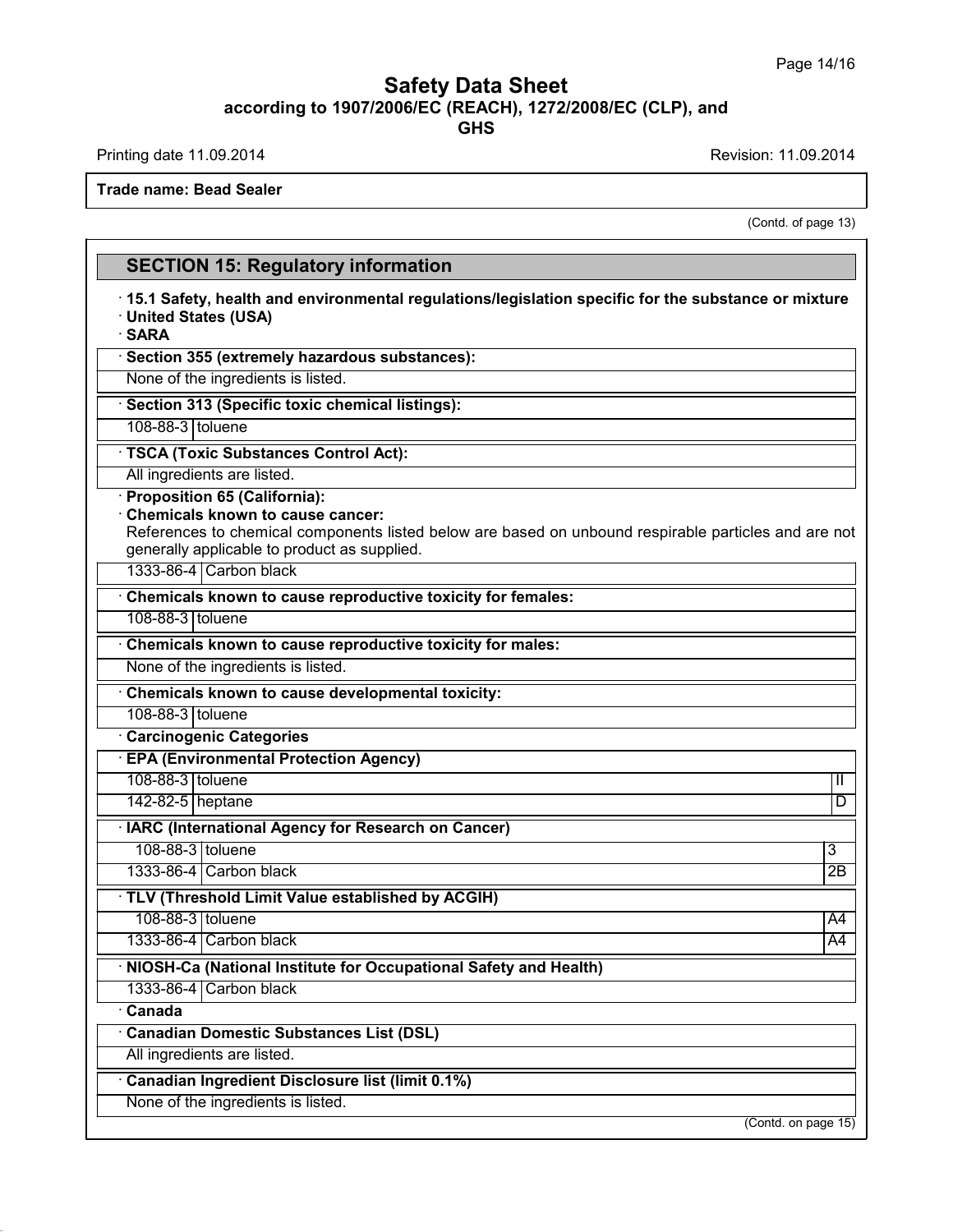Printing date 11.09.2014 **Revision: 11.09.2014** Revision: 11.09.2014

(Contd. of page 14)

**Trade name: Bead Sealer**

· **Canadian Ingredient Disclosure list (limit 1%)**

108-88-3 toluene

142-82-5 heptane

· **Other regulations, limitations and prohibitive regulations**

· **Substances of very high concern (SVHC) according to REACH, Article 57**

None of the ingredients is listed.

· **15.2 Chemical safety assessment:** A Chemical Safety Assessment has not been carried out.

### **SECTION 16: Other information**

This information is based on our present knowledge. However, this shall not constitute a guarantee for any specific product features and shall not establish a legally valid contractual relationship.

#### · **Relevant phrases**

- H225 Highly flammable liquid and vapour.
- H304 May be fatal if swallowed and enters airways.
- H315 Causes skin irritation.
- H317 May cause an allergic skin reaction.
- H336 May cause drowsiness or dizziness.
- H361d Suspected of damaging the unborn child.
- H373 May cause damage to the central nervous system through prolonged or repeated exposure. Route of exposure: Inhalative.
- H400 Very toxic to aquatic life.
- H410 Very toxic to aquatic life with long lasting effects.
- R11 Highly flammable.<br>R38 Irritating to skin.
- R38 Irritating to skin.<br>R43 May cause sens
- May cause sensitisation by skin contact.
- R48/20 Harmful: danger of serious damage to health by prolonged exposure through inhalation.

R50/53 Very toxic to aquatic organisms, may cause long-term adverse effects in the aquatic environment.

- R63 Possible risk of harm to the unborn child.<br>R65 Harmful: may cause lung damage if swall
- R65 Harmful: may cause lung damage if swallowed.<br>R67 Vapours may cause drowsiness and dizziness.
- Vapours may cause drowsiness and dizziness.

#### · **Abbreviations and acronyms:**

ADR: Accord européen sur le transport des marchandises dangereuses par Route (European Agreement concerning the International Carriage of Dangerous Goods by Road)

- IMDG: International Maritime Code for Dangerous Goods
- DOT: US Department of Transportation
- IATA: International Air Transport Association
- GHS: Globally Harmonized System of Classification and Labelling of Chemicals
- ACGIH: American Conference of Governmental Industrial Hygienists
- EINECS: European Inventory of Existing Commercial Chemical Substances
- ELINCS: European List of Notified Chemical Substances
- CAS: Chemical Abstracts Service (division of the American Chemical Society)
- NFPA: National Fire Protection Association (USA)
- HMIS: Hazardous Materials Identification System (USA) WHMIS: Workplace Hazardous Materials Information System (Canada)
- DNEL: Derived No-Effect Level (REACH)
- PNEC: Predicted No-Effect Concentration (REACH)
- LC50: Lethal concentration, 50 percent

39.1.1

(Contd. on page 16)